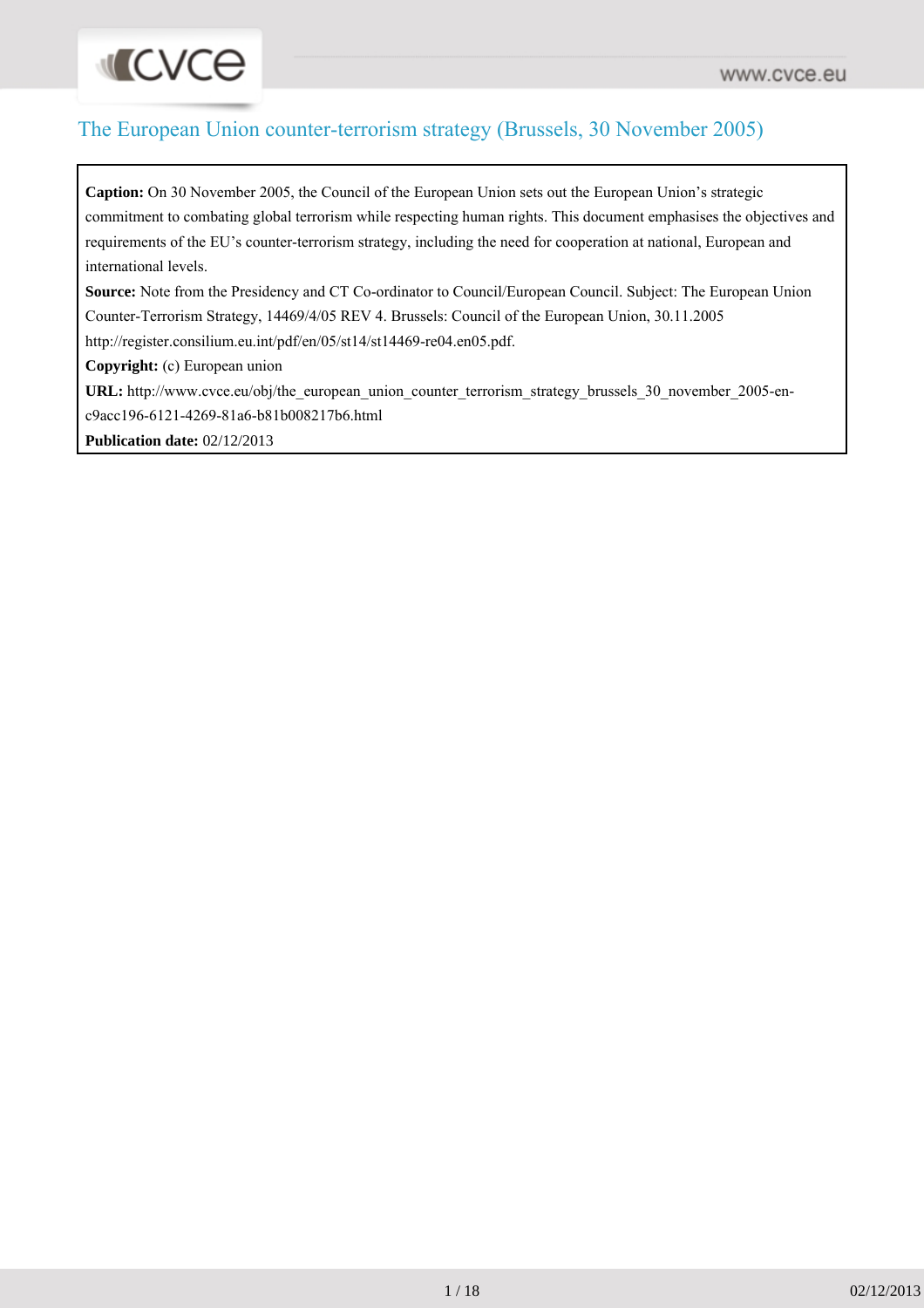

| Subject : | The European Union Counter-Terrorism Strategy                                                                                               |
|-----------|---------------------------------------------------------------------------------------------------------------------------------------------|
|           | No. prev. doc.: 14469/3/05 REV 3 JAI 423 ECOFIN 353 TRANS 234 RELEX 639 ECO 136<br>PESC 1010 COTER 72 COSDP 810 PROCIV 174 ENER 172 ATO 103 |
| to :      | Council/European Council                                                                                                                    |
| from:     | Presidency and CT Co-ordinator                                                                                                              |

This document is being forwarded to the Council for agreement and will then be transmitted to the European Council for adoption.

\* \* \*

| 14469/4/05 REV 4 |       | GdK/kve |    |
|------------------|-------|---------|----|
|                  | DG H2 |         | FN |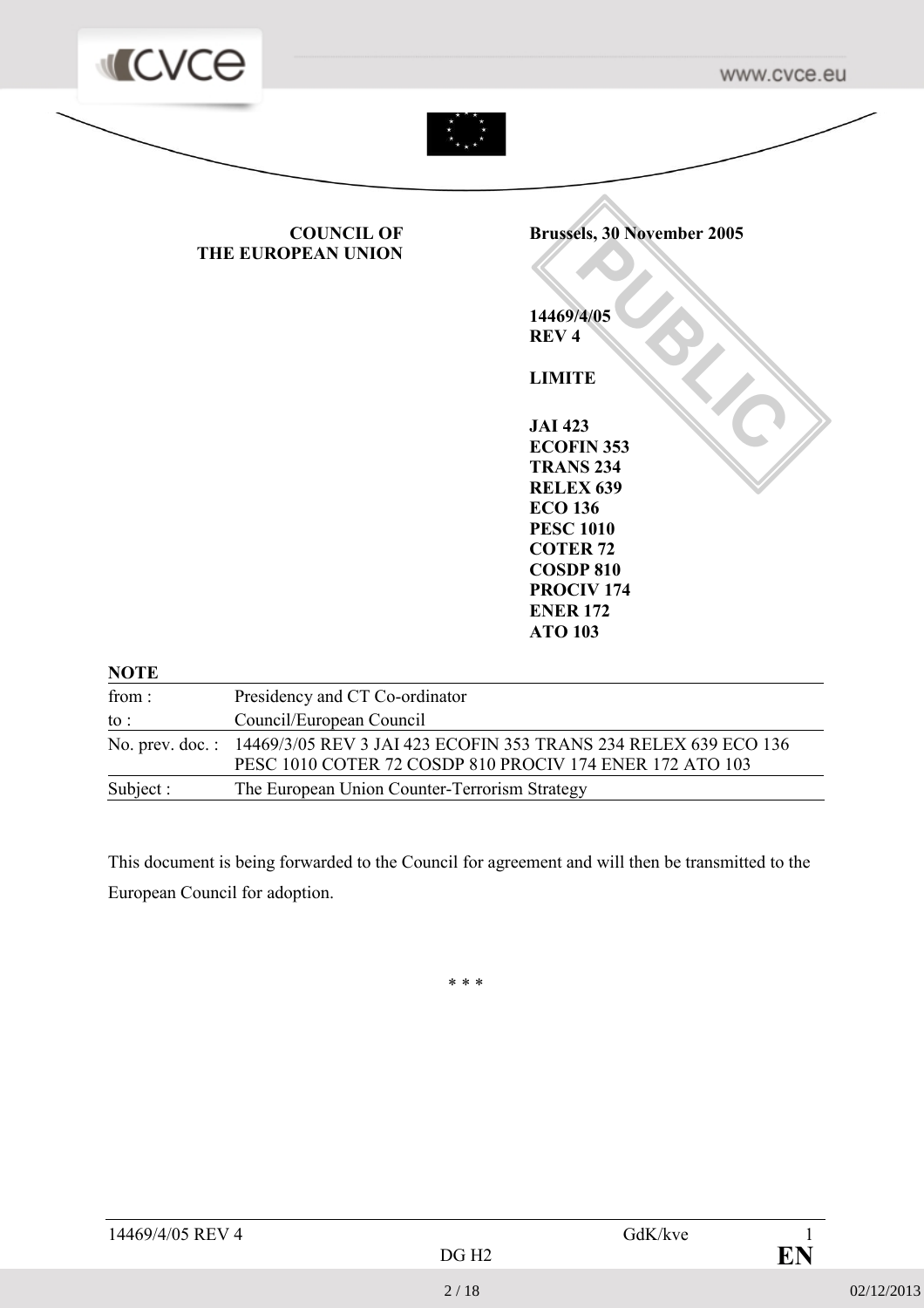

### THE EUROPEAN UNION COUNTER-TERRORISM STRATEGY

PREVENT PROTECT PURSUE RESPOND

The European Union's strategic commitment: To combat terrorism globally while respecting human rights, and make Europe safer, allowing its citizens to live in an area of freedom, security and justice

**ILCVCe** En de la construction de la construction de la construction de la construction de la construction de la construction de la construction de la construction de la construction de la construction de la construction de la cons

www.cvce.eu

 $\frac{2}{\pi}$  14469/4/05 REV 4 GdK/kve 6 GdK/kve 6 GdK/kve 6 GdK/kve 6 GdK/kve 6 GdK/kve 6 GdK/kve 6 GdK/kve 6 GdK/kve 6 GdK/kve 6 GdK/kve 6 GdK/kve 6 GdK/kve 6 GdK/kve 6 GdK/kve 6 GdK/kve 6 GdK/kve 6 GdK/kve 6 GdK/kve 6 GdK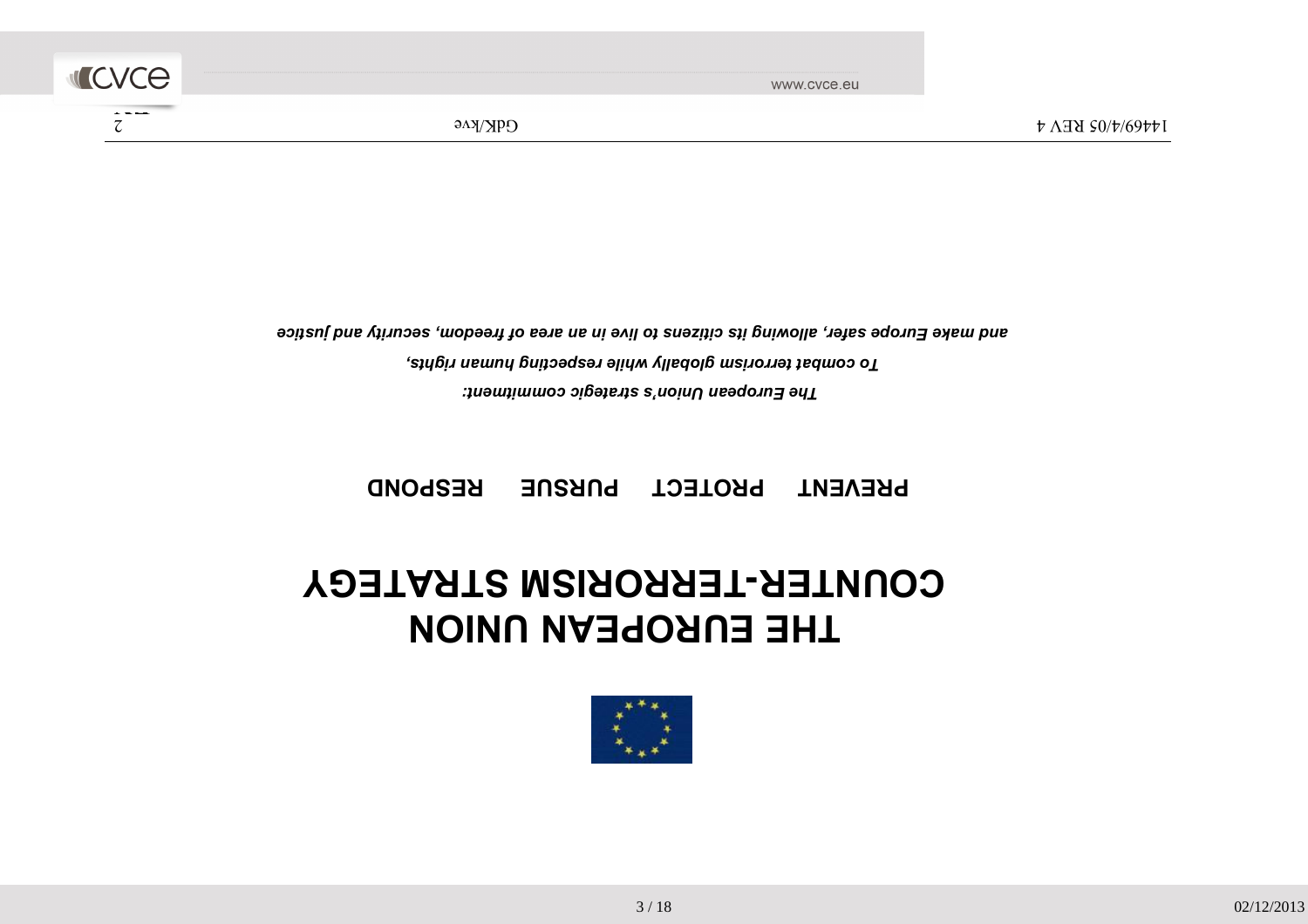### The EU 's Counter-Terrorism Strategy covers four strands of work, fitting under its strategic commitment:



www.cvce.eu

**ILCVCE** En de la construction de la construction de la construction de la construction de la construction de la construction de la construction de la construction de la construction de la construction de la construction de la cons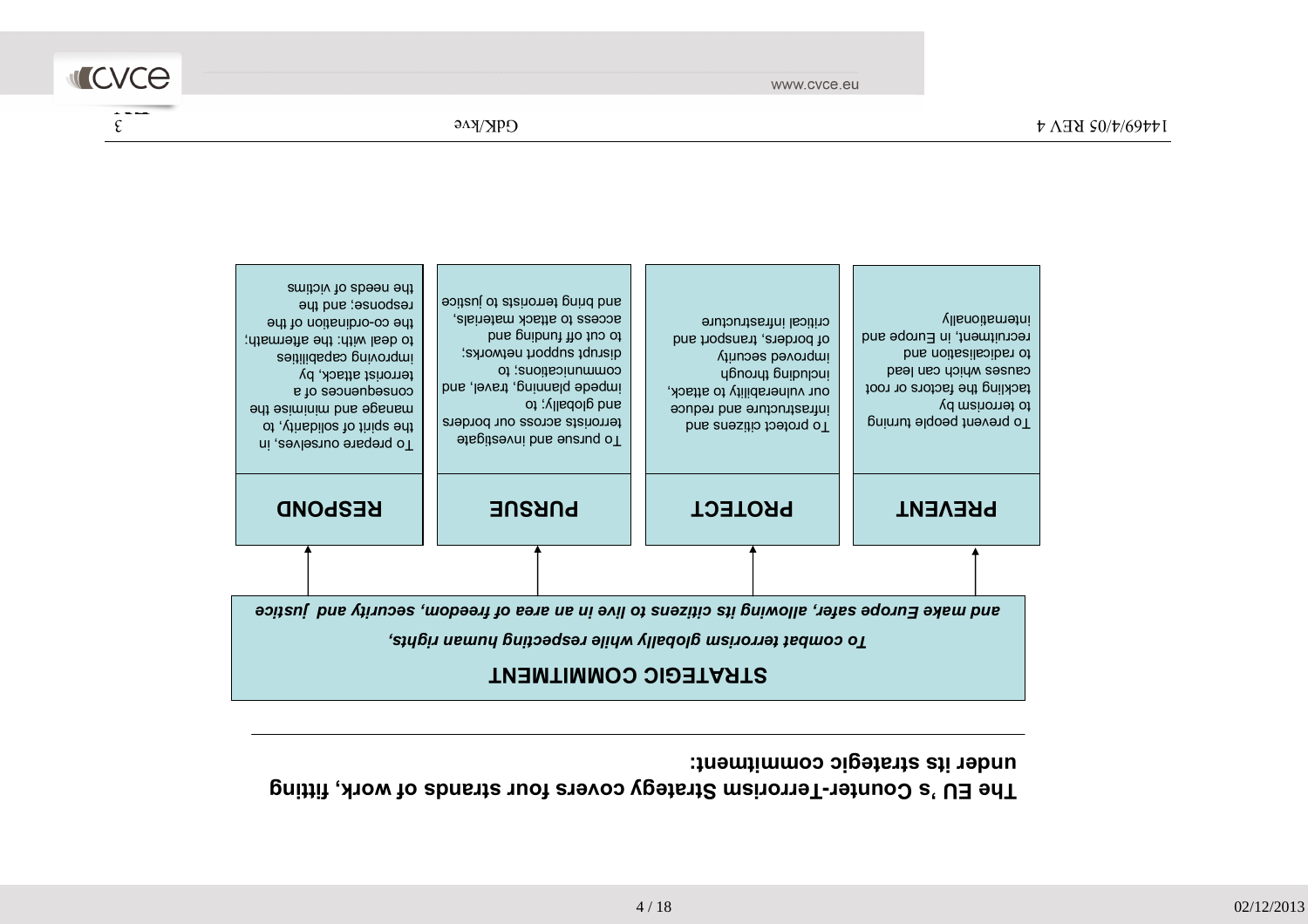www.cvce.eu

4 14469/4/05 REV 4 GdK/kve



| <b>RESPOND</b>                                                                                                                                                                                                                                                           | <b>PURSUE</b>                                                                                                                                                                                                                                    | <b>PROTECT</b>                                                                                                                                                                                                                                                                                | <b>PREVENT</b>                                                                                                                                                                                                                                                                      |  |  |
|--------------------------------------------------------------------------------------------------------------------------------------------------------------------------------------------------------------------------------------------------------------------------|--------------------------------------------------------------------------------------------------------------------------------------------------------------------------------------------------------------------------------------------------|-----------------------------------------------------------------------------------------------------------------------------------------------------------------------------------------------------------------------------------------------------------------------------------------------|-------------------------------------------------------------------------------------------------------------------------------------------------------------------------------------------------------------------------------------------------------------------------------------|--|--|
|                                                                                                                                                                                                                                                                          |                                                                                                                                                                                                                                                  | <b>CONTRIBUTIONS</b><br><b>CROSS-CUTTING</b>                                                                                                                                                                                                                                                  |                                                                                                                                                                                                                                                                                     |  |  |
| ferronsm<br>nefation to counter<br>auq zucudtpo co-<br>consensus, build capacity<br>Isnoitsmathi adt<br>third countries, to deepen<br>yex bns anoitsainspro<br>lanoitematri<br>Nations, other<br>particularly the United<br>beyond the EU,<br><b>Working with others</b> | MIC and the SitCen<br>Eurojust, Frontex, the<br>jodoun∃ puibulol,<br>capability of EU bodies<br>making bezt use of the<br>terrorist threat, and<br>policy responses to the<br>and make collective<br>capacity to understand<br>level U∃ prinusn∃ | and appropriate<br>legislation where necessary<br>authorities, through<br>laioibui bna soiloq<br>netation including between<br>mechanisms to facilitate co-<br>Establishing and evaluating<br>snoitutitisni bns estst?<br>securely between Member<br>to share information<br>Working together | intelligence<br>bns noitemotni<br>to sisylens<br>bns noitoelloo bevongmi<br>upuong puipuong<br>and respond to terrorism,<br>protect against, pursue<br>capabilities to prevent,<br>lsnoitsn evongmi<br>experiences in order to<br>sharing knowledge and<br>Using best practice, and |  |  |
| <b>PARTNERSHIP</b><br><b>JANOITANRETNI</b><br><b>PROMOTING</b>                                                                                                                                                                                                           | <b>CAPABILITY</b><br><b>COLLECTIVE</b><br><b>DEAEFOBING</b>                                                                                                                                                                                      | <b>COOPERATION</b><br><b>EUROPEAN</b><br><b>PACILITATING</b>                                                                                                                                                                                                                                  | <b>CAPABILITIES</b><br><b>JANOITAN</b><br>STRENGIHENING                                                                                                                                                                                                                             |  |  |
|                                                                                                                                                                                                                                                                          | THE EUROPEAN UNION ADDS VALUE BY                                                                                                                                                                                                                 |                                                                                                                                                                                                                                                                                               |                                                                                                                                                                                                                                                                                     |  |  |

Member States have the primary responsibility for combating terrorism,

and the EU can add value in four main ways: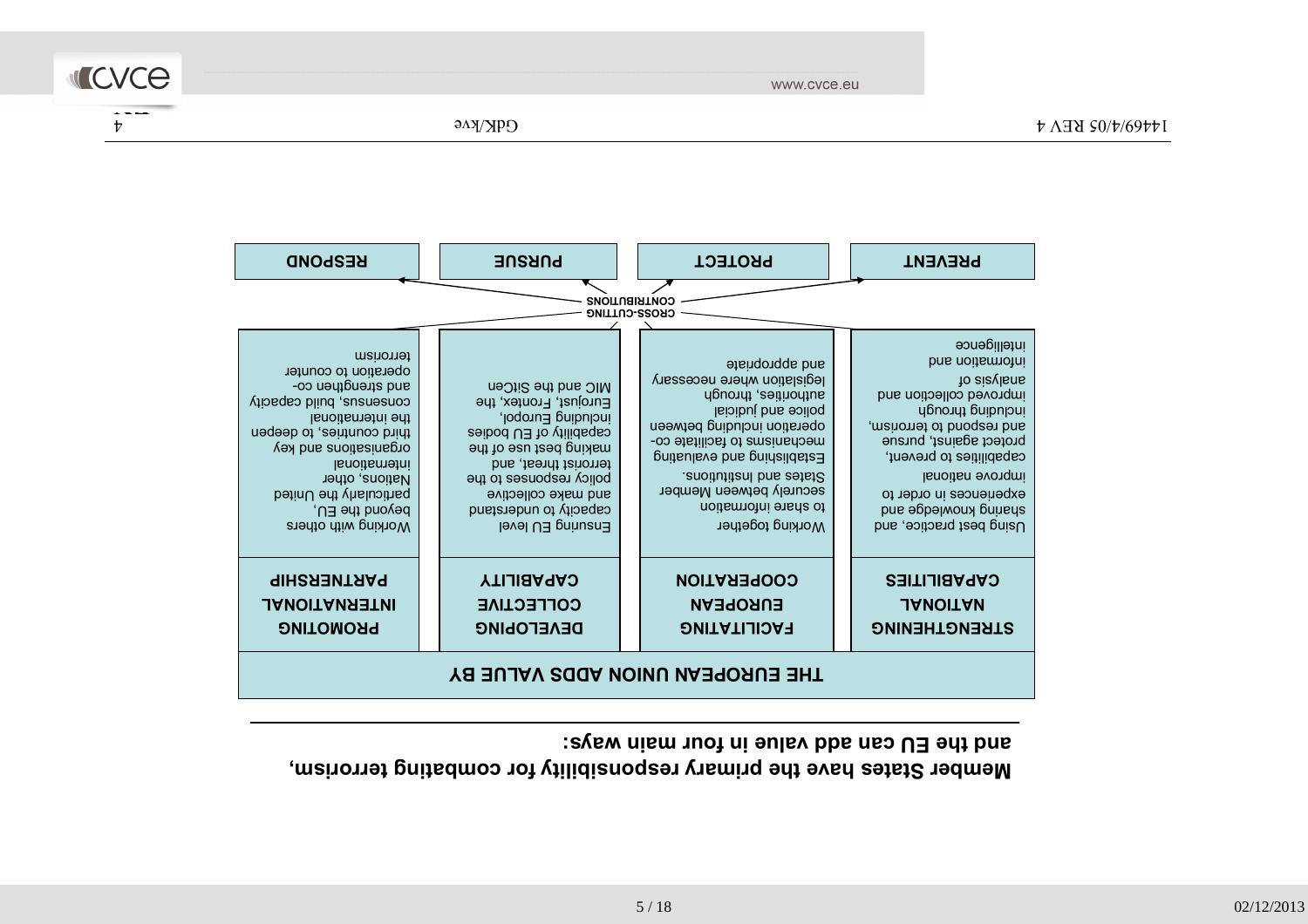The EU should pursue its goals in a democratic and accountable way. Political oversight of the Strategy and regular follow-up will be essential:

6 / 18



IHE HIGH-LEVEL POLITICAL DIALOGUE ON COUNTER-TERRORISM COUNCIL - EUROPEAN PARLIAMENT- COMMISSIONMeeting once per Presidency to ensure inter-institutional governance



 $\frac{1}{4}$  14469/4/8 REV 4 GdK/kve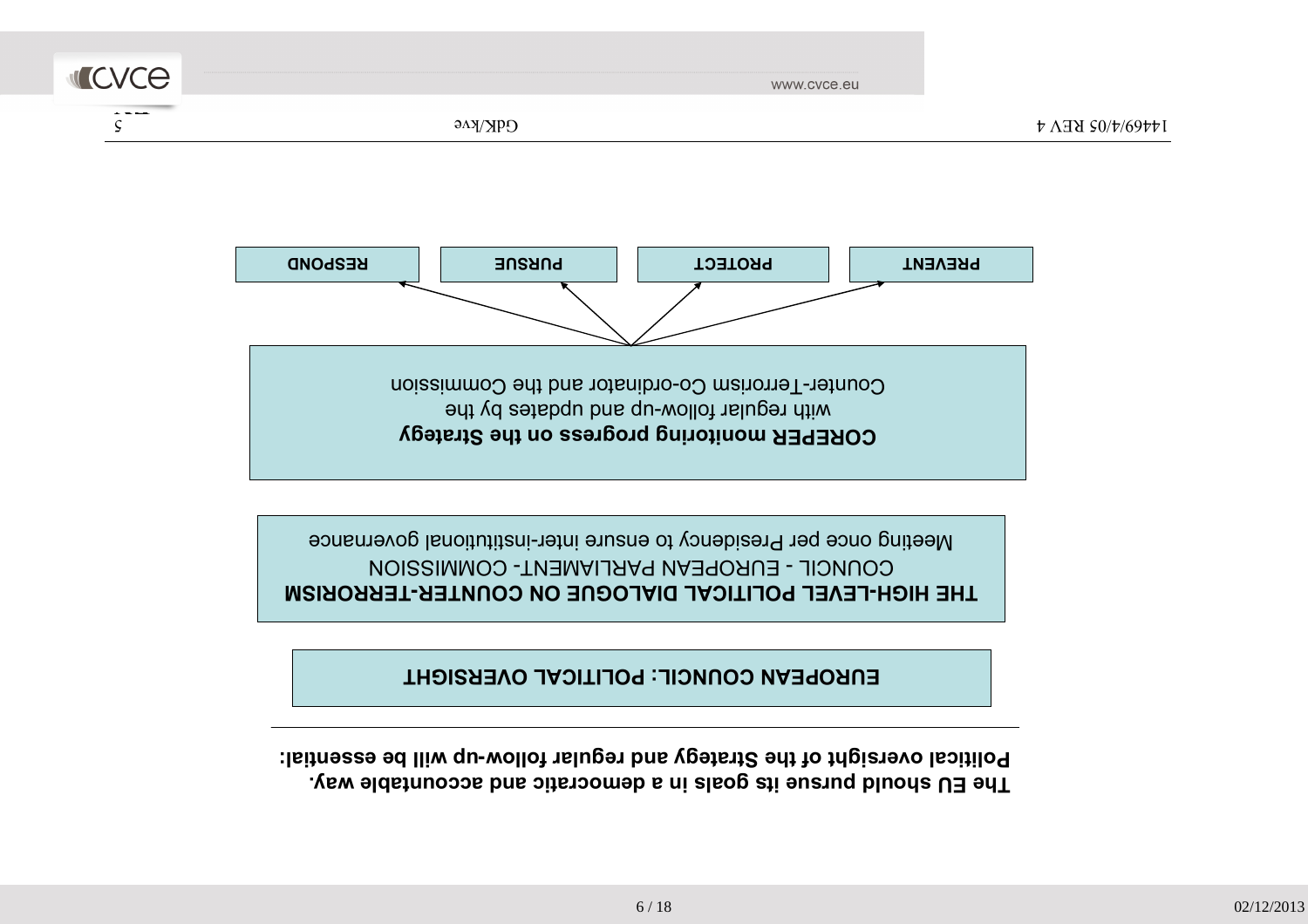

#### THE EU COUNTER-TERRORISM STRATEGY

#### PREVENT PROTECT PURSUE RESPOND

#### STRATEGIC COMMITMENT

To combat terrorism globally while respecting human rights, and make Europe safer, allowing its citizens to live in an area of freedom, security and justice

#### INTRODUCTION

- 1. Terrorism is a threat to all States and to all peoples. It poses a serious threat to our security, to the values of our democratic societies and to the rights and freedoms of our citizens, especially through the indiscriminate targeting of innocent people. Terrorism is criminal and unjustifiable under any circumstances.
- 2. The European Union is an area of increasing openness, in which the internal and external aspects of security are intimately linked. It is an area of increasing interdependence, allowing for free movement of people, ideas, technology and resources. This is an environment which terrorists abuse to pursue their objectives. In this context concerted and collective European action, in the spirit of solidarity, is indispensable to combat terrorism.
- 3. The four pillars of the EU's Counter-Terrorism Strategy prevent, protect, pursue, and respond - constitute a comprehensive and proportionate response to the international terrorist threat. The Strategy requires work at national, European and international levels to reduce the threat from terrorism and our vulnerability to attack. The Strategy sets out our objectives to prevent new recruits to terrorism; better protect potential targets; pursue and investigate members of existing networks and improve our capability to respond to and manage the consequences of terrorist attacks. This Strategy takes into the next phase the agenda of work set out at the March 2004 European Council in the wake of the Madrid bombings.

| 14469/4/05 REV 4 | GdK/kve |  |
|------------------|---------|--|
|------------------|---------|--|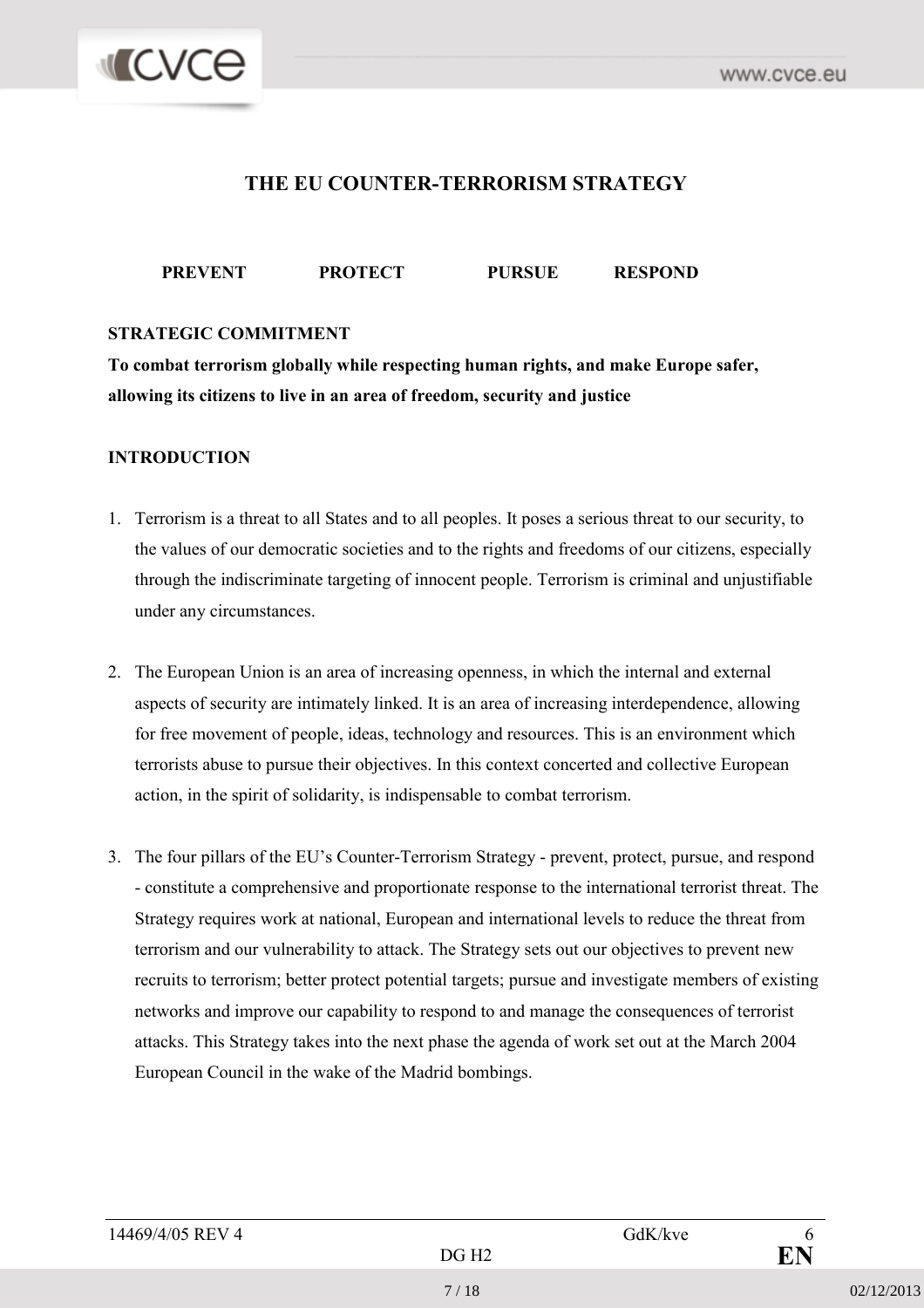

- 4. Across the four pillars of the Union's Strategy a horizontal feature is the Union's role in the world. As set out in the European Security Strategy, through its external action the European Union takes on a responsibility for contributing to global security and building a safer world. Acting through and in conjunction with the United Nations and other international or regional organisations, the EU will work to build the international consensus and promote international standards for countering terrorism. The EU will promote efforts in the UN to develop a global strategy for combating terrorism. Continuing to make counter-terrorism a high priority in dialogue with key partner countries, including the USA, will also be a core part of the European approach.
- 5. Given that the current international terrorist threat affects and has roots in many parts of the world beyond the EU, co-operation with and the provision of assistance to priority third countries - including in North Africa, the Middle East and South East Asia - will be vital. Finally, working to resolve conflicts and promote good governance and democracy will be essential elements of the Strategy, as part of the dialogue and alliance between cultures, faiths and civilisations, in order to address the motivational and structural factors underpinning radicalisation.

#### PREVENT

- 6. In order to prevent people from turning to terrorism and to stop the next generation of terrorists from emerging, the EU has agreed a comprehensive strategy and action plan for combating radicalisation and recruitment into terrorism. This strategy focuses on countering radicalisation and recruitment to terrorist groups such as Al Qaeda and the groups it inspires, given that this type of terrorism currently represents the main threat to the Union as a whole.
- 7. Terrorism can never be justified. There can be no excuse or impunity for terrorist acts. The vast majority of Europeans, irrespective of belief, do not accept extremist ideologies. Even amongst the small number that do, only a few turn to terrorism. The decision to become involved in terrorism varies from one individual to another, even though the motives behind such a decision are often similar. We must identify and counter the methods, propaganda and conditions through which people are drawn into terrorism.

| 14469/4/05 REV 4 | GdK/kve |  |
|------------------|---------|--|
|------------------|---------|--|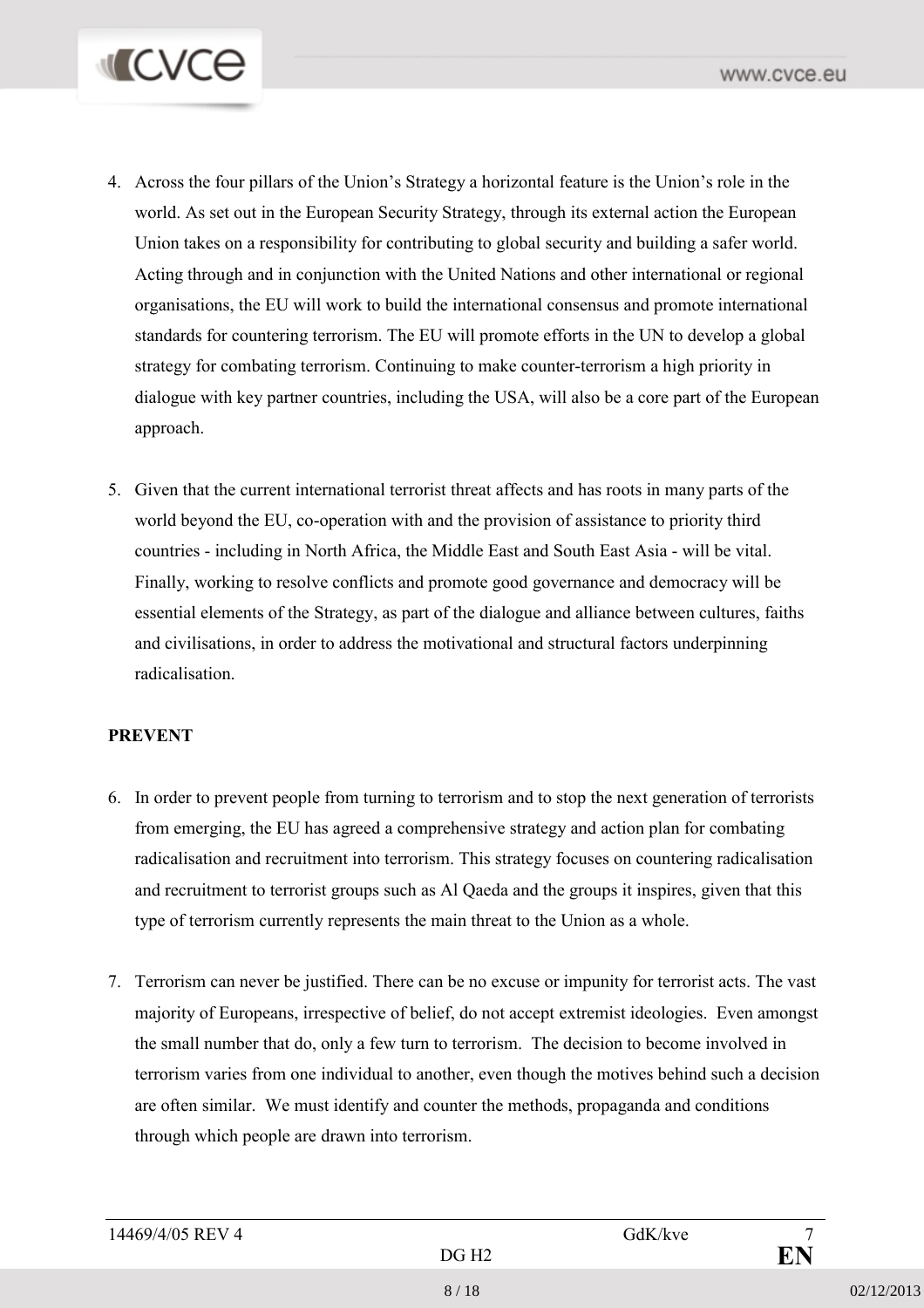# **MICVCO**

- 8. The challenge of combating radicalisation and terrorist recruitment lies primarily with the Member States, at a national, regional and local level. However, EU work in this field, including the contribution of the European Commission, can provide an important framework to help co-ordinate national policies; share information and determine good practice. But addressing this challenge is beyond the power of governments alone and will require the full engagement of all populations in Europe and beyond.
- 9. There are practical steps an individual must take to become involved in terrorism. The ability to put ideas into action has been greatly enhanced by globalisation: ease of travel, transfer of money and communication - including through the internet - mean easier access to radical ideas and training. We need to spot such behaviour for example through community policing and monitoring travel to conflict zones. We also need to disrupt such behaviour by: limiting the activities of those playing a role in radicalisation; preventing access to terrorist training; establishing a strong legal framework to prevent incitement and recruitment; and examining ways to impede terrorist recruitment through the internet.
- 10. The propagation of a particular extremist worldview brings individuals to consider and justify violence. In the context of the most recent wave of terrorism, for example, the core of the issue is propaganda which distorts conflicts around the world as a supposed proof of a clash between the West and Islam. To address these issues, we need to ensure that voices of mainstream opinion prevail over those of extremism by engaging with civil society and faith groups that reject the ideas put forward by terrorists and extremists that incite violence. And we need to get our own message across more effectively, to change the perception of national and European policies. We must also ensure that our own policies do not exacerbate division. Developing a non-emotive lexicon for discussing the issues will support this.

| 14469/4/05 REV 4 |       | GdK/kve | O<br>Ο |
|------------------|-------|---------|--------|
|                  | רם הח |         | м      |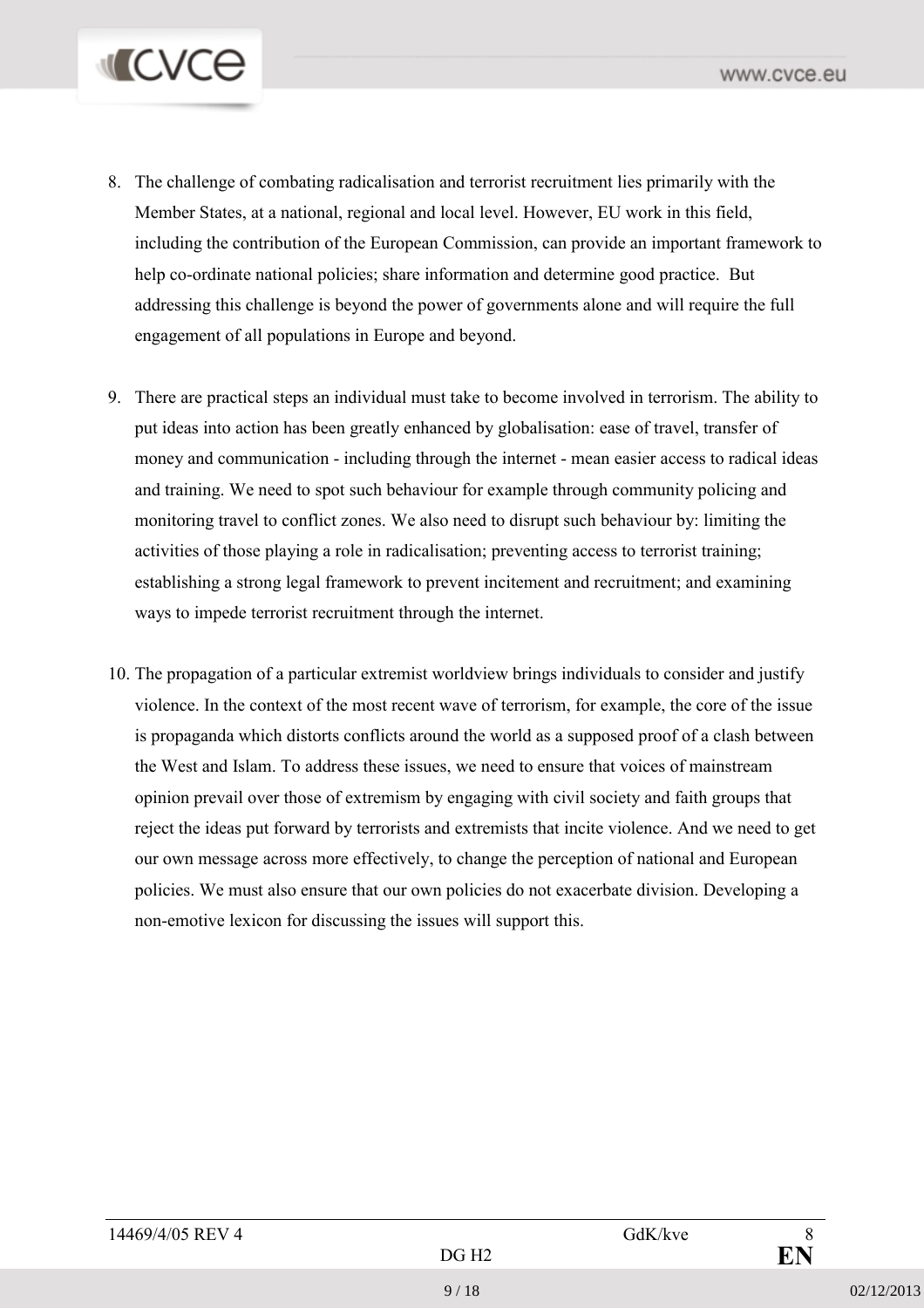

- 11. There is a range of conditions in society which may create an environment in which individuals can become more easily radicalised. These conditions include poor or autocratic governance; rapid but unmanaged modernisation; lack of political or economic prospects and of educational opportunities. Within the Union these factors are not generally present but in individual segments of the population they may be. To counter this, outside the Union we must promote even more vigorously good governance, human rights, democracy as well as education and economic prosperity, and engage in conflict resolution. We must also target inequalities and discrimination where they exist and promote inter-cultural dialogue and long-term integration where appropriate.
- 12. Radicalisation and recruitment is an international phenomenon. There is much we can do with our partners overseas to assist them in combating radicalisation, including through co-operation and assistance programmes with third countries and work through international organisations.

#### 13. Key priorities for 'Prevent' are to:

- Develop common approaches to spot and tackle problem behaviour, in particular the misuse of the internet;
- Address incitement and recruitment in particular in key environments, for example prisons, places of religious training or worship, notably by implementing legislation making these behaviours offences;
- Develop a media and communication strategy to explain better EU policies;
- Promote good governance, democracy, education and economic prosperity through Community and Member State assistance programmes;
- Develop inter-cultural dialogue within and outside the Union;
- Develop a non-emotive lexicon for discussing the issues;
- Continue research, share analysis and experiences in order to further our understanding of the issues and develop policy responses.

| 14469/4/05 REV 4 |                   | GdK/kve |  |
|------------------|-------------------|---------|--|
|                  | DG H <sub>2</sub> |         |  |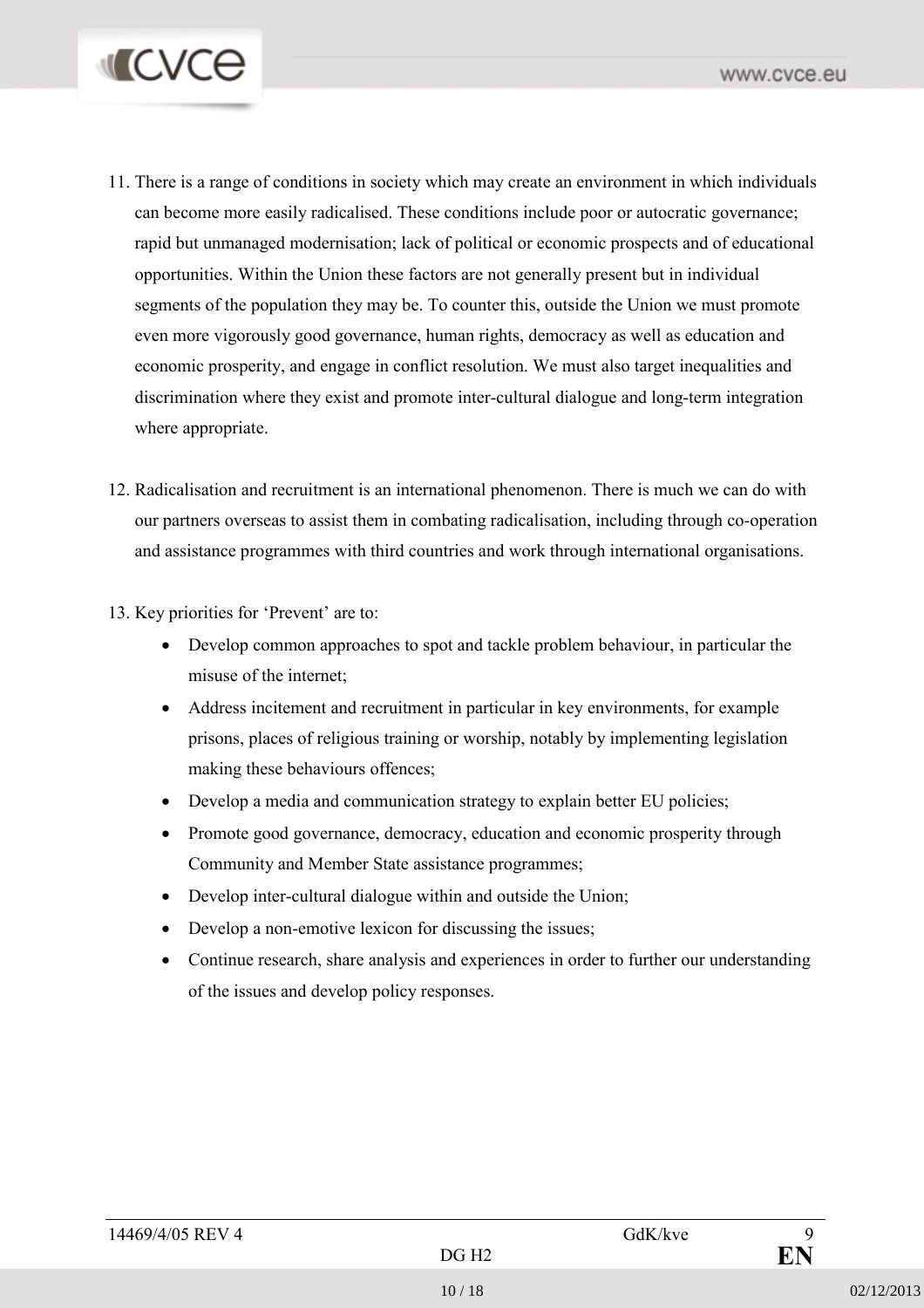# **MICVCO**

#### **PROTECT**

- 14. Protection is a key part of our Counter Terrorism Strategy. We must strengthen the defences of key targets, by reducing their vulnerability to attack, and also by reducing the resulting impact of an attack.
- 15. While Member States have the primary responsibility for improving the protection of key targets, the interdependency of border security, transport and other cross-border infrastructures require effective EU collective action. In areas where EU-level security regimes exist, such as border and transport security, the EU and European Commission in particular have played an important role in raising standards. Further work between Member States, with the support of the European institutions, will provide an important framework in which Member States are able to co-ordinate their policies, share information about responses developed at national level, determine good practice, and work together to develop new ideas.
- 16. We need to enhance protection of our external borders to make it harder for known or suspected terrorists to enter or operate within the EU. Improvements in technology for both the capture and exchange of passenger data, and the inclusion of biometric information in identity and travel documents, will increase the effectiveness of our border controls and provide greater assurance to our citizens. The European Borders Agency (Frontex) will have a role in providing risk assessment as part of the effort to strengthen controls and surveillance at the EU's external border. The establishment of the Visa Information System and second generation Schengen Information System will ensure that our authorities can share and access information and if necessary deny access to the Schengen area.
- 17. We also must work collectively to raise standards in transport security. We must enhance the protection of airports, seaports, and aircraft security arrangements in order to deter terrorist attacks and address the vulnerabilities in domestic and overseas transport operations. These measures will be developed by a combination of specific assessments of threat and

| 14469/4/05 REV 4 |       | GdK/kve | 10 |
|------------------|-------|---------|----|
|                  | DG H2 |         | ПN |
|                  |       |         |    |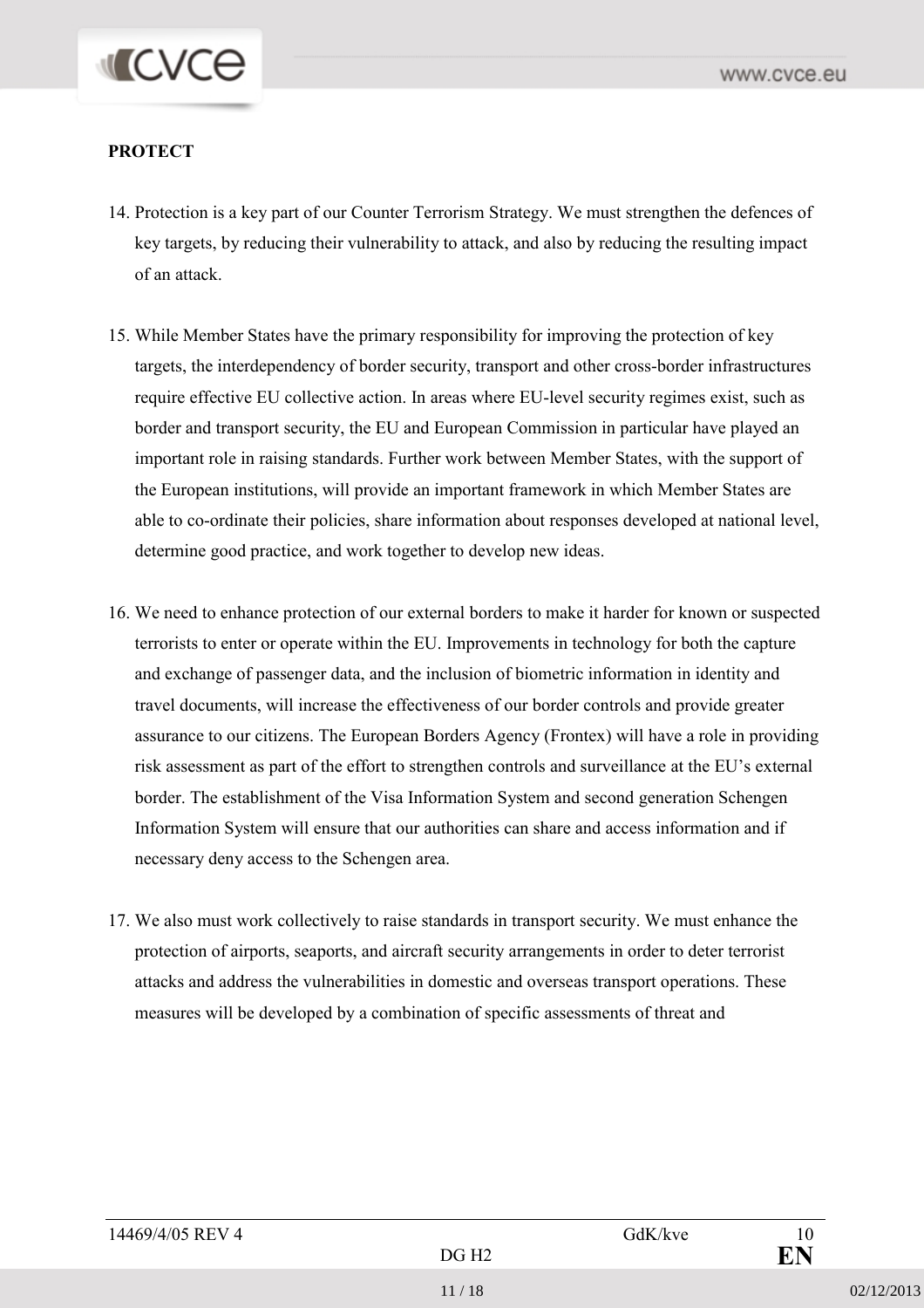# **I** CVCE

vulnerability, the implementation of agreed EU legislation on aviation and maritime security, and the agreement of revised EU legislation on aviation security. There is also scope for working together to increase road and rail security. To support work in all of these fields, EU research and development policy including the European Commission's R&D programmes should continue to include security related research in the context of terrorism.

- 18. Reducing the vulnerability across Europe of critical infrastructure to physical and electronic attack is essential. To further enhance our protection, we agreed to establish a Programme of work aimed at improving the protection of critical infrastructure across Europe. We will continue work to this end, developing an all hazard approach which recognises the threat from terrorism as a priority.
- 19. We must also ensure that our collective work, and particularly EU research efforts, contribute to developing methodologies for protecting crowded places and other soft targets from attacks.
- 20. Internationally, we must work with partners and international organisations on transport security, and non-proliferation of CBRN materials and small arms/light weapons, as well as provide technical assistance on protective security to priority third countries as a component of our wider technical assistance programmes.
- 21. Key priorities for 'Protect' are to:
	- Deliver improvements to the security of EU passports through the introduction of biometrics;
	- Establish the Visa Information System (VIS) and the second generation Schengen Information System (SISII);
	- Develop through Frontex effective risk analysis of the EU's external border;
	- Implement agreed common standards on civil aviation, port and maritime security;
	- Agree a European programme for critical infrastructure protection;
	- Make best use of EU and Community level research activity.

| 14469/4/05 REV 4 |                   | GdK/kve | 1 I       |
|------------------|-------------------|---------|-----------|
|                  | DG H <sub>2</sub> |         | <b>EN</b> |
|                  |                   |         |           |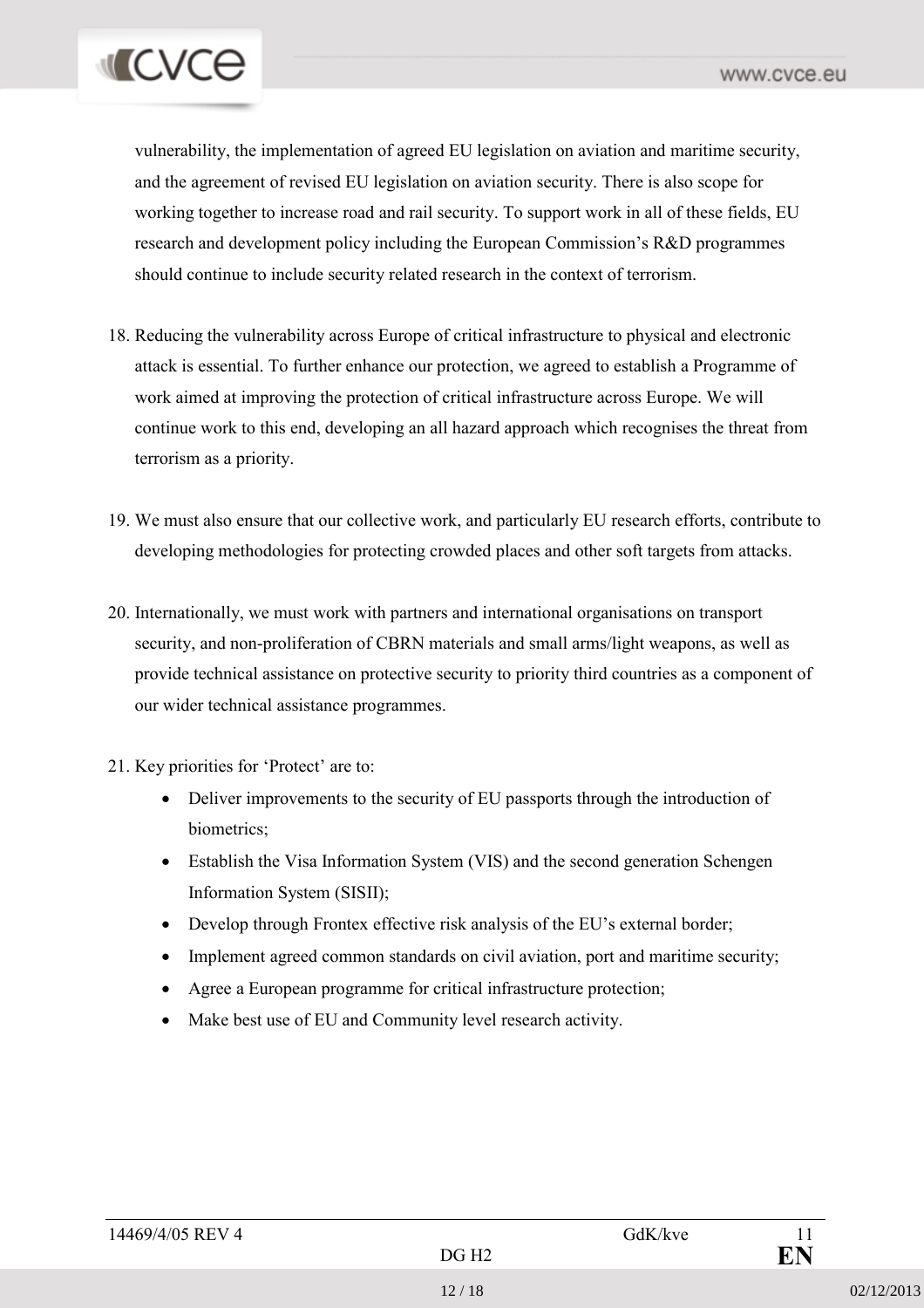# **I** CVCE

#### PURSUE

- 22. We will further strengthen and implement our commitments to disrupt terrorist activity and pursue terrorists across borders. Our objectives are to impede terrorists' planning, disrupt their networks and the activities of recruiters to terrorism, cut off terrorists' funding and access to attack materials, and bring them to justice, while continuing to respect human rights and international law.
- 23. As agreed in the Hague Programme, when preserving national security, Member States will also focus on the security of the Union as a whole. The Union will support the efforts of Member States to disrupt terrorists by encouraging the exchange of information and intelligence between them, providing common analyses of the threat, and strengthening operational co-operation in law enforcement.
- 24. At national level the competent authorities need to have the necessary tools to collect and analyse intelligence and to pursue and investigate terrorists, requiring Member States to update their policy response and legislative provisions where necessary. In this respect our common aim is to follow up and take full account of the recommendations identified during the EU's peer evaluation process. Member States will report back on how they have improved their national capabilities and machinery in light of these recommendations.
- 25. Developing a common understanding of the threat is fundamental to developing common policies to respond to it. The Joint Situation Centre's assessments, based on the contributions of national security and intelligence agencies and Europol, should continue to inform decisions across the range of the EU's policies.

| 14469/4/05 REV 4 |                   | GdK/kve | 12 |
|------------------|-------------------|---------|----|
|                  | DG H <sub>2</sub> |         | EN |
|                  |                   |         |    |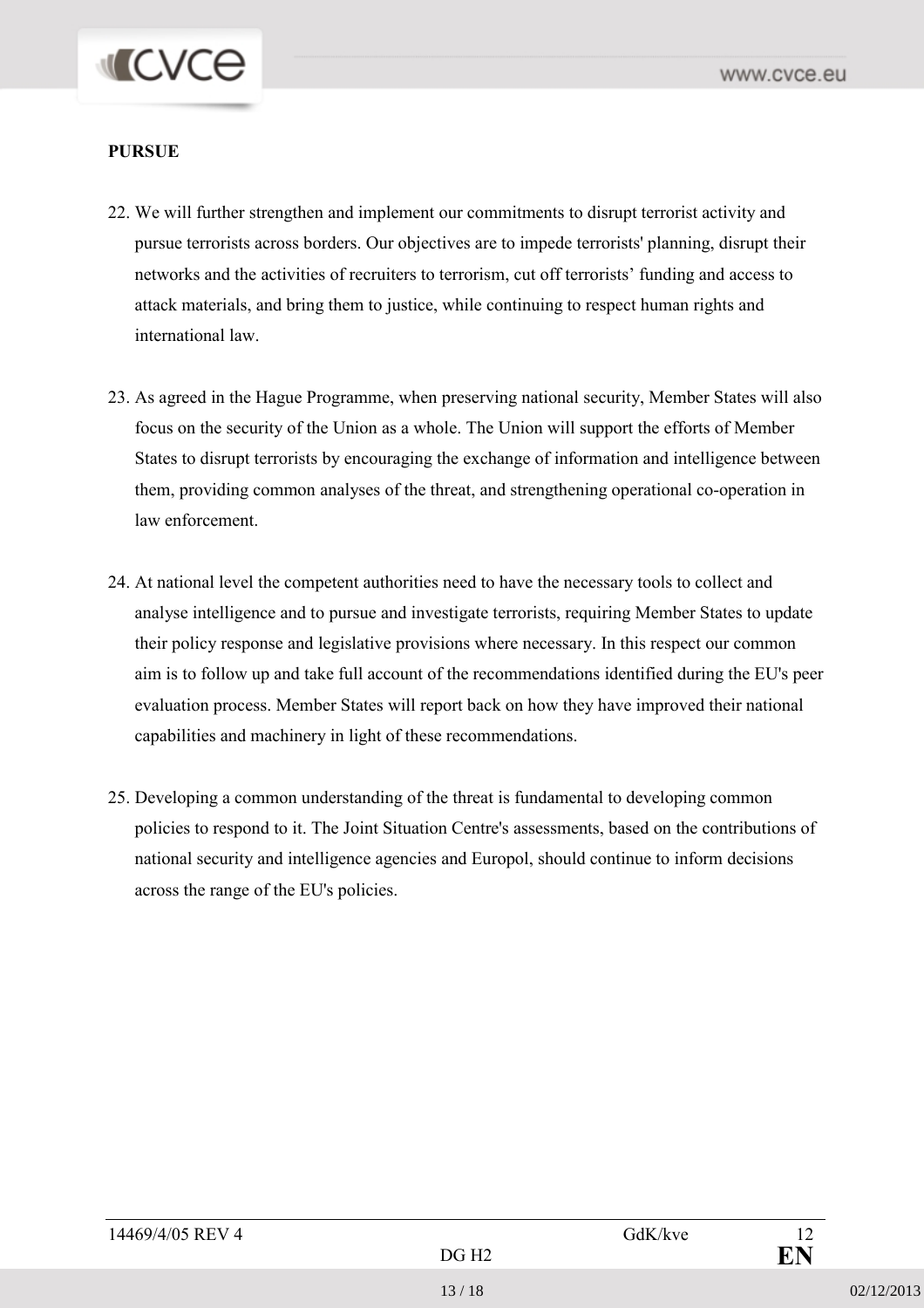

- 26. Instruments such as the European Arrest Warrant are proving to be important tools in pursuing and investigating terrorists across borders. Priority should now be given to other practical measures in order to put into practice the principle of mutual recognition of judicial decisions. A key measure is the European Evidence Warrant, which will enable Member States to obtain evidence from elsewhere in the EU to help convict terrorists. Member States should also improve further the practical co-operation and information exchange between police and judicial authorities, in particular through Europol and Eurojust. In addition, Joint Investigation Teams should be established where necessary for cross-border investigations. Evaluation of the implementation of legislative measures will be important and will inform further work, and Member States should ensure that they implement agreed European measures as well as ratify relevant international Treaties and Conventions, to ensure an appropriate legislative response to the threat.
- 27. To move from ad hoc to systematic police co-operation, one important step will be developing and putting into practice the principle of availability of law enforcement information. In addition, the development of new IT systems such as the Visa Information System and the next generation Schengen Information System, while safeguarding data protection, should provide improved access to those authorities responsible for internal security thereby widening the base of information at their disposal. Consideration should also be given to developing common approaches to the sharing of information on potential terrorists and on individuals deported for terrorism-related offences.
- 28. Terrorists must also be deprived of the means by which they mount attacks whether directly (eg weapons and explosives) or indirectly (eg false documentation to enable undetected travel and residence). Their ability to communicate and plan undetected should be impeded by measures such as the retention of telecommunications data. They must also be deprived as far as possible of the opportunities offered by the Internet to communicate and spread technical expertise related to terrorism.

| 14469/4/05 REV 4<br>GdK/kve | 13 <sub>1</sub> |
|-----------------------------|-----------------|
| DG H2                       | ГN              |
|                             |                 |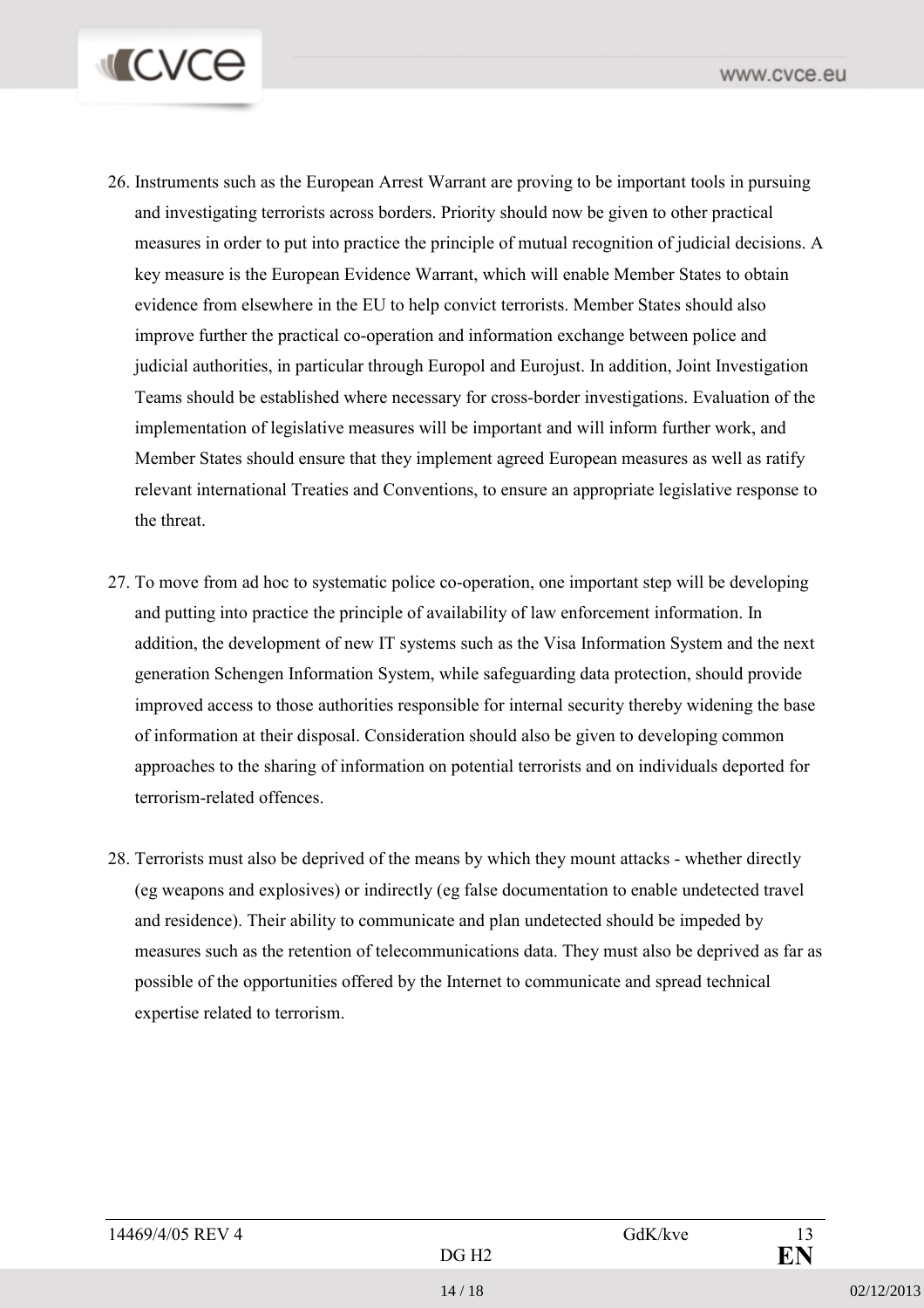

- 29. Creating a hostile operating environment for terrorists also means tackling terrorist financing. The EU has already put in place provisions for freezing terrorist assets. The next stage is to implement the EU-wide legislation concerning money laundering and cash transfers, and to agree steps to impede money (wire) transfers by terrorists. In addition, tackling the misuse of the non-profit sector remains a priority. We must also ensure that financial investigation is an integral part of all terrorism investigations. These measures and others which build on the Financial Action Task Force's recommendations, form part of the EU's comprehensive strategy for combating terrorist financing. A review of the EU's performance against terrorist financing is currently being conducted to ensure our approach is kept up to date.
- 30. Much of the terrorist threat to Europe originates outside the EU. 'Pursue' must therefore also have a global dimension. The EU will work to reinforce the international consensus through the United Nations and other international bodies and through dialogue and agreements (which include counter-terrorism clauses) with key partners, and will work for agreement of a UN Comprehensive Convention against Terrorism. Assistance will be provided to priority countries to help them introduce and implement the necessary mechanisms to disrupt terrorism, in coordination with the work of other donors.
- 31. Key priorities on 'Pursue' are to:
	- Strengthen national capabilities to combat terrorism, in light of the recommendations of the peer evaluation of national anti-terrorism arrangements;
	- Make full use of Europol and Eurojust to facilitate police and judicial cooperation, and continue to integrate the Joint Situation Centre's threat assessments into CT policy making;
	- Further develop mutual recognition of judicial decisions, including by adopting the European Evidence Warrant;
	- Ensure full implementation and evaluation of existing legislation as well as the ratification of relevant international Treaties and Conventions;
	- Develop the principle of availability of law enforcement information;
	- Tackle terrorist access to weapons and explosives, ranging from components for homemade explosive to CBRN material;

| 14469/4/05 REV 4 |       | GdK/kve | 14        |
|------------------|-------|---------|-----------|
|                  | DG H2 |         | <b>FN</b> |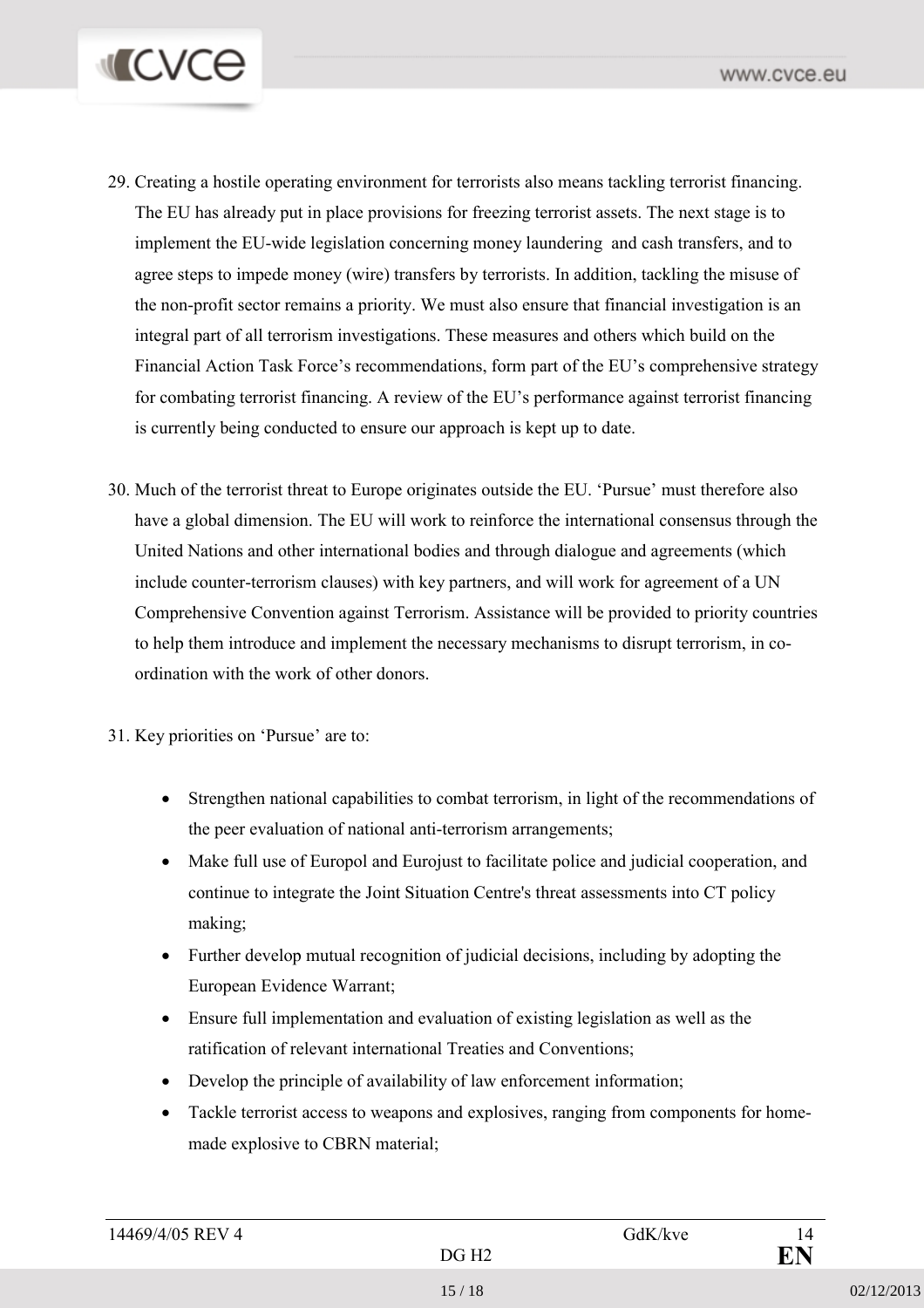

- Tackle terrorist financing, including by implementing agreed legislation, working to prevent the abuse of the non-profit sector, and reviewing the EUs overall performance in this area;
- Deliver technical assistance to enhance the capability of priority third countries.

#### **RESPOND**

- 32. We cannot reduce the risk of terrorist attacks to zero. We have to be able to deal with attacks when they occur, recognising that attacks can have effects across EU borders. The response to an incident will often be similar whether that event is natural, technological or man-made, hence the response systems in place to manage the consequences of natural disasters may also be used to alleviate the effects on citizens in the aftermath of a terrorist attack. Our response to any such events should make full use of the existing structures, including the Civil Protection Mechanism, which the EU has developed to respond to other major European and international crises, and be co-ordinated with the action of other international organisations involved.
- 33. In the event of an incident with cross border effects there will be a need for rapid sharing of operational and policy information, media co-ordination and mutual operational support, drawing on all available means, including military resources. The ability of the EU to take consistent or collective action will also be essential to an effective and efficient response. The development of EU crisis co-ordination arrangements, supported by the necessary operational procedures, will help ensure the coherence of the EU response to terrorist attacks.
- 34. Member States have the lead role in providing the emergency response to a terrorist incident on their territory. Nevertheless, there remains a need to ensure that the EU collectively, supported by the European Institutions including the Commission, has the capability to respond in solidarity to an extreme emergency which might overwhelm the resources of a single Member State, and could constitute a serious risk to the Union as a whole. Reviewing and revising the current framework for mutual support – the Community Mechanism for civil protection – is important in ensuring this safeguard.

| 14469/4/05 REV 4 | GdK/kve |  |
|------------------|---------|--|
|------------------|---------|--|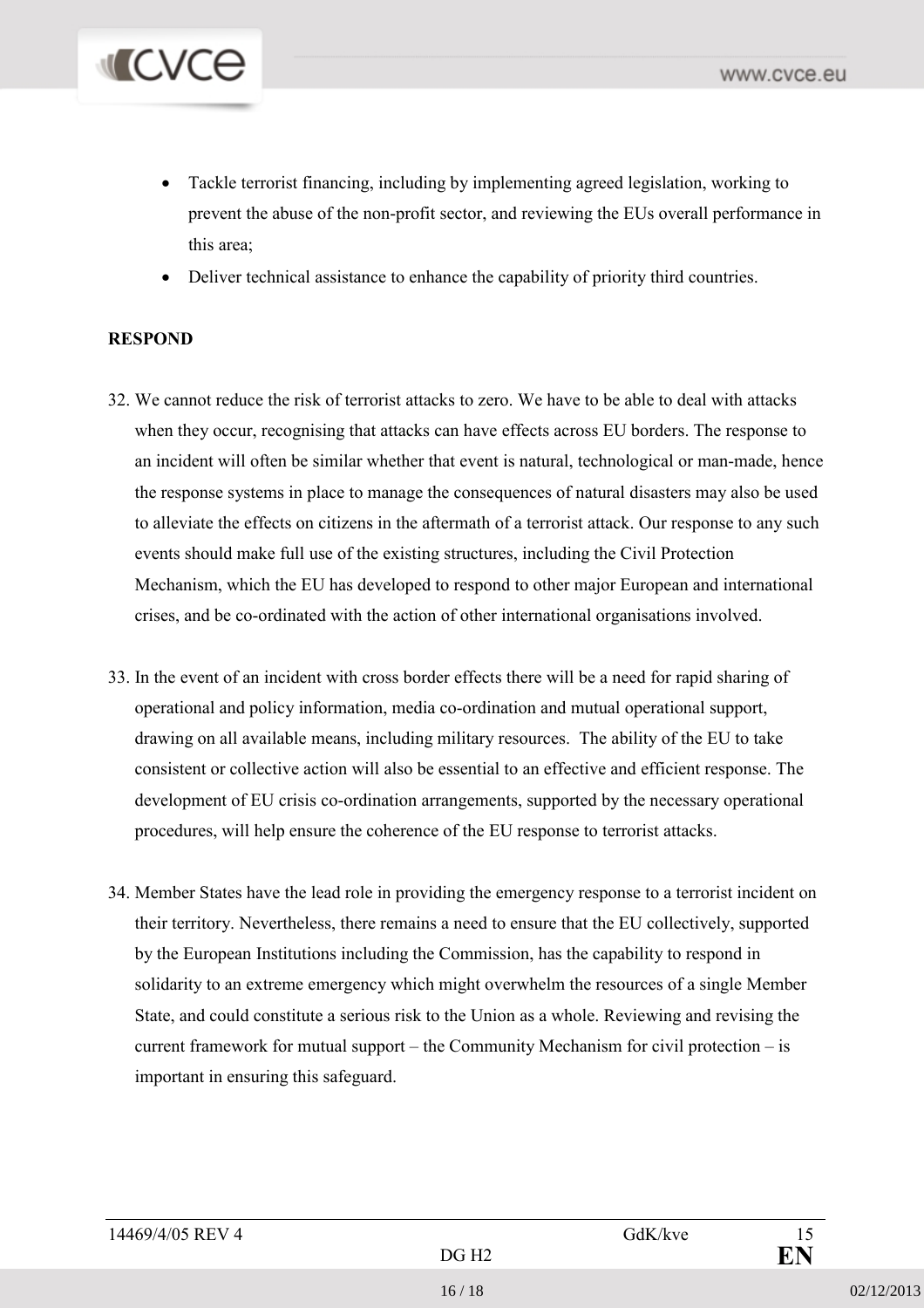

- 35. Developing a risk based approach to capability assessment focusing on preparing for those events which are judged most likely to occur, and which would have the greatest impact – will enable Member States to develop their capabilities to respond in the event of an emergency. The shared EU database listing the resources and assets which Member States might be able to contribute to dealing with such events in other Member States or overseas complements this work.
- 36. The solidarity, assistance and compensation of the victims of terrorism and their families constitutes an integral part of the response to terrorism at national and European level. Member States should ensure that appropriate compensation is available to victims. Through sharing of best practice on national arrangements, and the development of contact between national victims' associations, the European Commission will enable the EU to take steps to enhance the support offered to those who most suffer from terrorist attacks.
- 37. Internationally, there is a need to provide assistance to EU citizens in third countries and to protect and assist our military and civilian assets on EU crisis management operations. We should also ensure that our work on disaster response is closely co-ordinated with related work in international organisations and in particular the United Nations. Finally, the technical assistance provided by the EU to priority third countries will need to factor in assistance on managing the consequences of terrorist attacks.

38. Key priorities on 'Respond' are to:

- Agree EU Crisis Co-ordination Arrangements and the supporting operational procedures for them;
- Revise the legislation on the Community Mechanism for civil protection;
- Develop risk assessment as a tool to inform the building of capabilities to respond to an attack;
- Improve co-ordination with international organisations on managing the response to terrorist attacks and other disasters;
- Share best practice and develop approaches for the provision of assistance to victims of terrorism and their families.

| 14469/4/05 REV 4 |    | GdK/kve | 10      |
|------------------|----|---------|---------|
|                  | ΔC |         | ГN<br>ш |